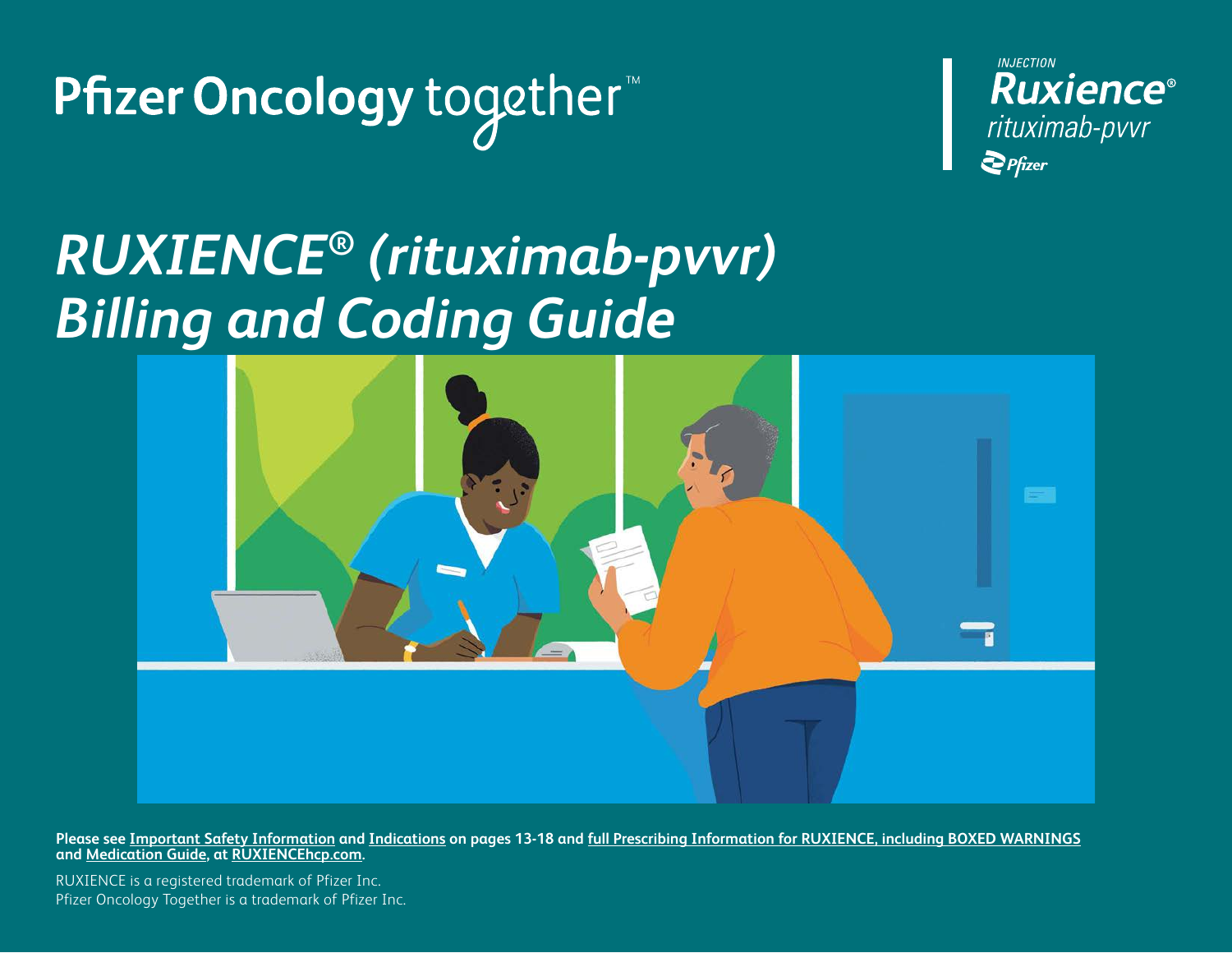# *Introduction*

Pfizer Inc. has developed this reference quide to assist healthcare providers (HCPs) with understanding coding for RUXIENCE®\* (rituximab-pvvr), a rituximab biosimilar approved for use in the United States for intravenous use.

**The information provided in this document is intended for informational purposes only and is not a comprehensive description of potential coding requirements for RUXIENCE. Coding and coverage policies change periodically and often without notice. The HCP is solely responsible for determining coverage and reimbursement parameters and appropriate coding for treatment of their patients. The information provided should not be considered a guarantee of coverage or reimbursement for RUXIENCE.**

\*Pfizer Oncology Together™ supports patients prescribed RUXIENCE for oncology indications. Pfizer enCompass® is available to support patients prescribed RUXIENCE for its FDA-approved non-oncology indication. For more information, visit [www.pfizerencompass.com.](http://www.pfizerencompass.com)



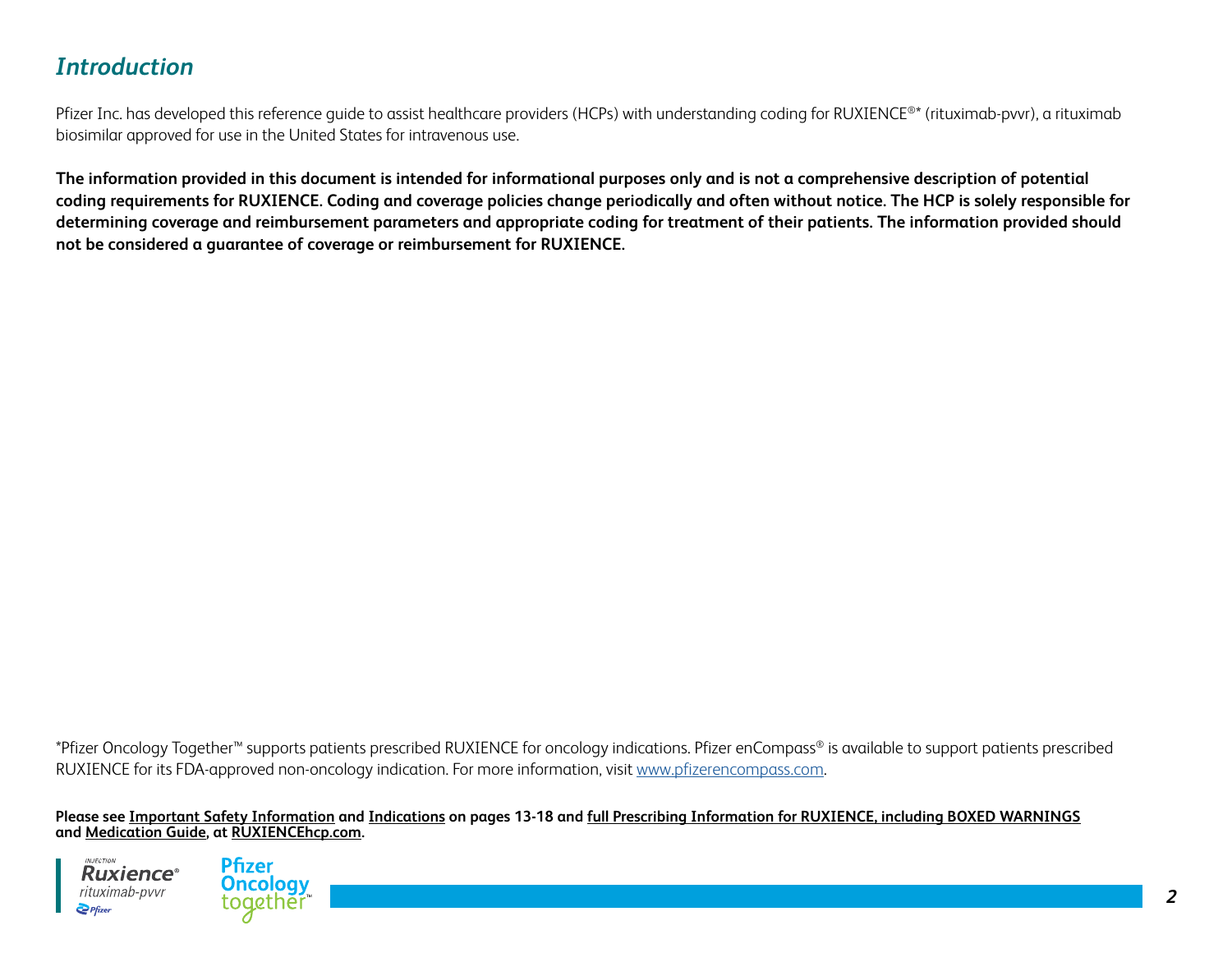# *Making your patients' support needs a priority. Together.*

At Pfizer Oncology Together, patient support is at the core of everything we do. We've gathered resources and developed tools to help patients and their loved ones throughout RUXIENCE treatment. From helping to identify financial assistance options to connecting patients to resources for emotional support, your patients' needs are our priority.\*



# *Benefits Verification*

We can help determine a patient's coverage and out-of-pocket costs.

### *Prior Authorization (PA) Assistance*

We can coordinate with a patient's insurer to determine PA requirements. After a PA request is submitted, we can follow up with the payer until a final outcome is determined.

### *Appeals Assistance*

We can review the reasons for a denied claim and provide information on payer requirements. After an appeal is submitted, we can follow up with the payer until a final outcome is determined.

# *Billing and Coding Assistance for Injectable Products*

For your patient claim submissions, we provide easy access to sample forms and template letters, along with billing and coding information for physician office and hospital outpatient settings of care.

### *Patient Financial Assistance*

We can help patients understand their benefits and connect them with financial assistance resources.



# **FOR LIVE, PERSONALIZED SUPPORT VISIT** Call **1-877-744-5675** (Monday–Friday 8 AM –8 PM ET)

**[PfizerOncologyTogether.com](http://PfizerOncologyTogether.com)** 

\*Some services are provided through third-party organizations that operate independently and are not controlled by Pfizer. Availability of services and eligibility requirements are determined solely by these organizations.



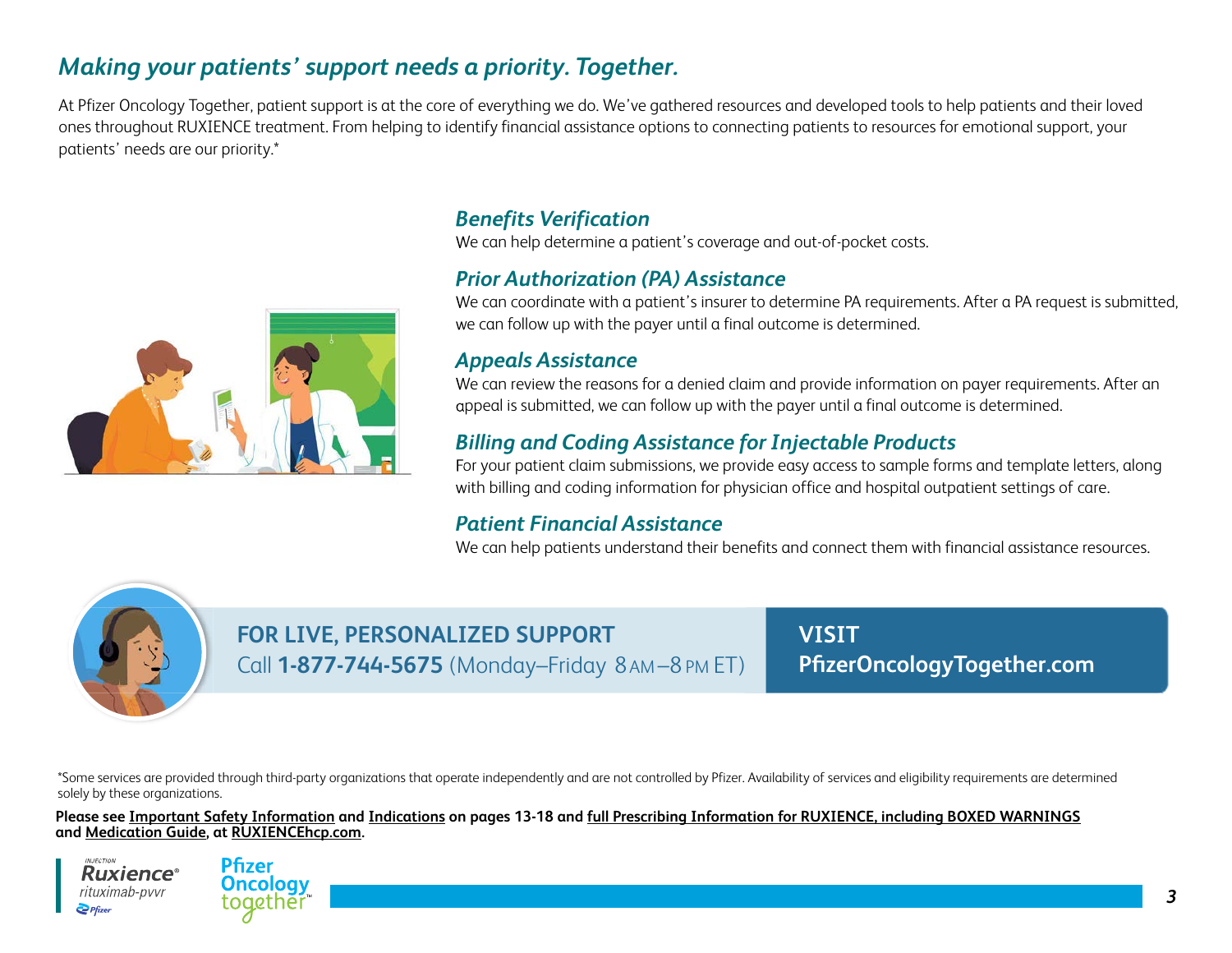# *Coding for RUXIENCE*

In the physician office and hospital outpatient department sites of care, Medicare, Medicaid, and private commercial payers typically recognize the following codes for reporting RUXIENCE and its administration on claim forms. The following Healthcare Common Procedure Coding System (HCPCS) code for RUXIENCE is available for dates on service on or after July 1, 2020\*:

| <b>HCPCS Code<sup>1</sup></b> | <b>Descriptor</b>                                        | Relevant Sites of Service                           |
|-------------------------------|----------------------------------------------------------|-----------------------------------------------------|
| Q5119                         | Injection, rituximab-pvvr, biosimilar, (RUXIENCE), 10 mg | Physician office and hospital outpatient department |

Modifiers may be included on claims to provide additional information. Some payers may require modifier JA to be reported, indicating the route of administration. The JW modifier is used to report the amount of the drug that is unused after administration to a patient. For Medicare and some payers, the unused amount should be reported on a separate line of the claim form, and the claim should include the drug code, modifier, and number of units discarded.2 Additional modifiers may also be considered appropriate when submitting claims.

| HCPCS Modifier <sup>3</sup> Descriptor |                                                       |
|----------------------------------------|-------------------------------------------------------|
| JA                                     | Intravenous administration                            |
| <b>JW</b>                              | Drug amount discarded/not administered to any patient |

\*Medicare made the effective payment date retroactive to February 3, 2020. Please confirm with your patient's payer for guidance regarding coding for RUXIENCE prior to submitting a claim.



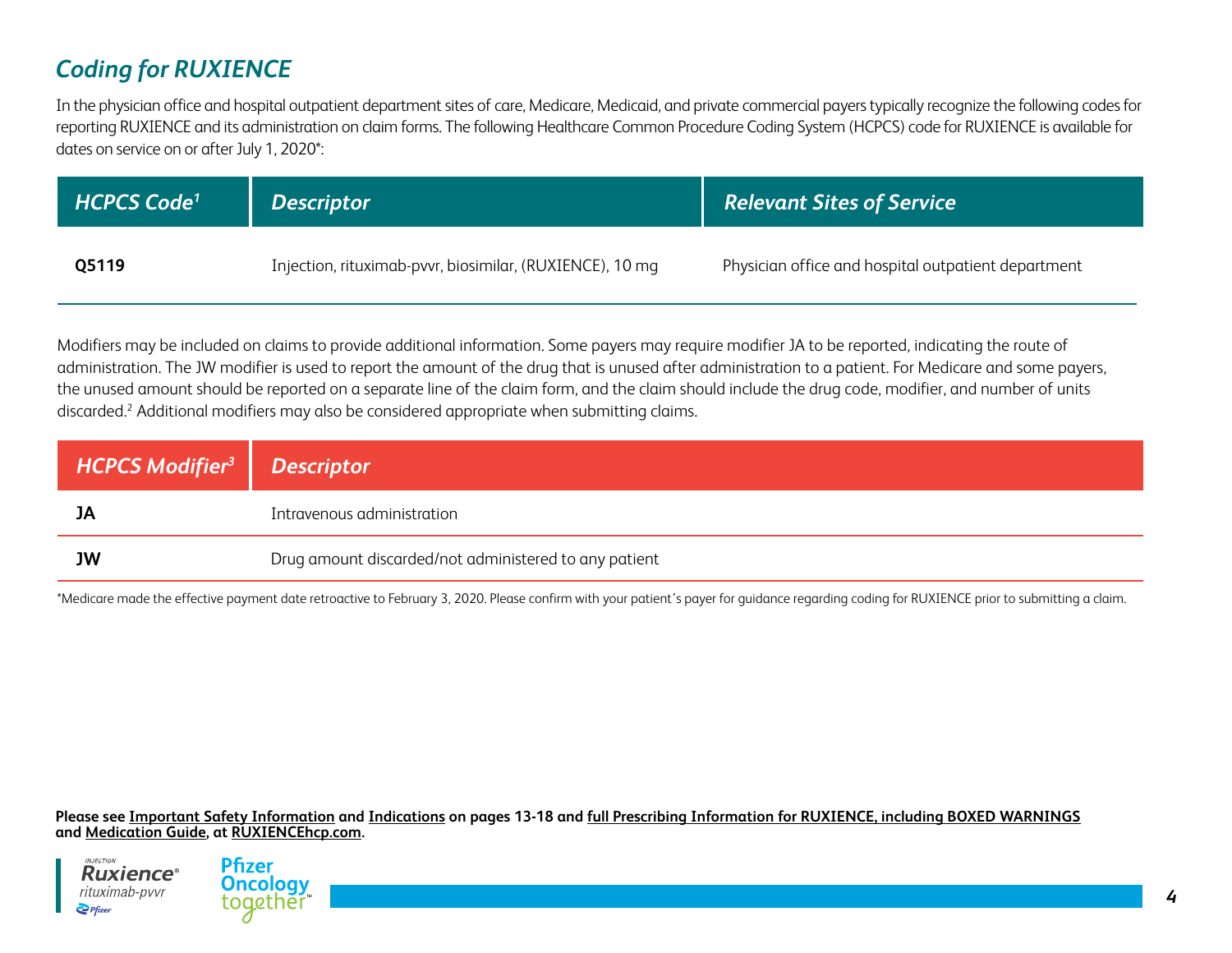# *RUXIENCE National Drug Codes*

National Drug Codes (NDCs) are unique 10-digit, 3-segment numbers used to identify drugs.4

| Strength <sup>5</sup> | <b>Vial Size</b> | 10-Digit NDC |
|-----------------------|------------------|--------------|
| 100 mg/10 mL          | Single-dose vial | 0069-0238-01 |
| 500 mg/50 mL          | Single-dose vial | 0069-0249-01 |

# *NDC Conversion Example*

For reimbursement purposes, some payers may require the HCP to include NDCs on the claim form. For claims-reporting purposes, some payers may also require HCPs to convert the 10-digit NDC to an 11-digit NDC by adding a "0" (zero) where appropriate to create a 5-4-2 configuration. The zero is added in front of the first segment of numbers when the 10-digit format is the 4-4-2 configuration. See placement of the red zero in the example below.

| <b>Strength</b> | <b>Vial Size</b> | <b>10-Digit NDC</b> | <b>11-Digit NDC</b> |
|-----------------|------------------|---------------------|---------------------|
| 100 mg/10 mL    | Single-dose vial | 0069-0238-01        | 00069-0238-01       |
| 500 mg/50 mL    | Single-dose vial | 0069-0249-01        | 00069-0249-01       |



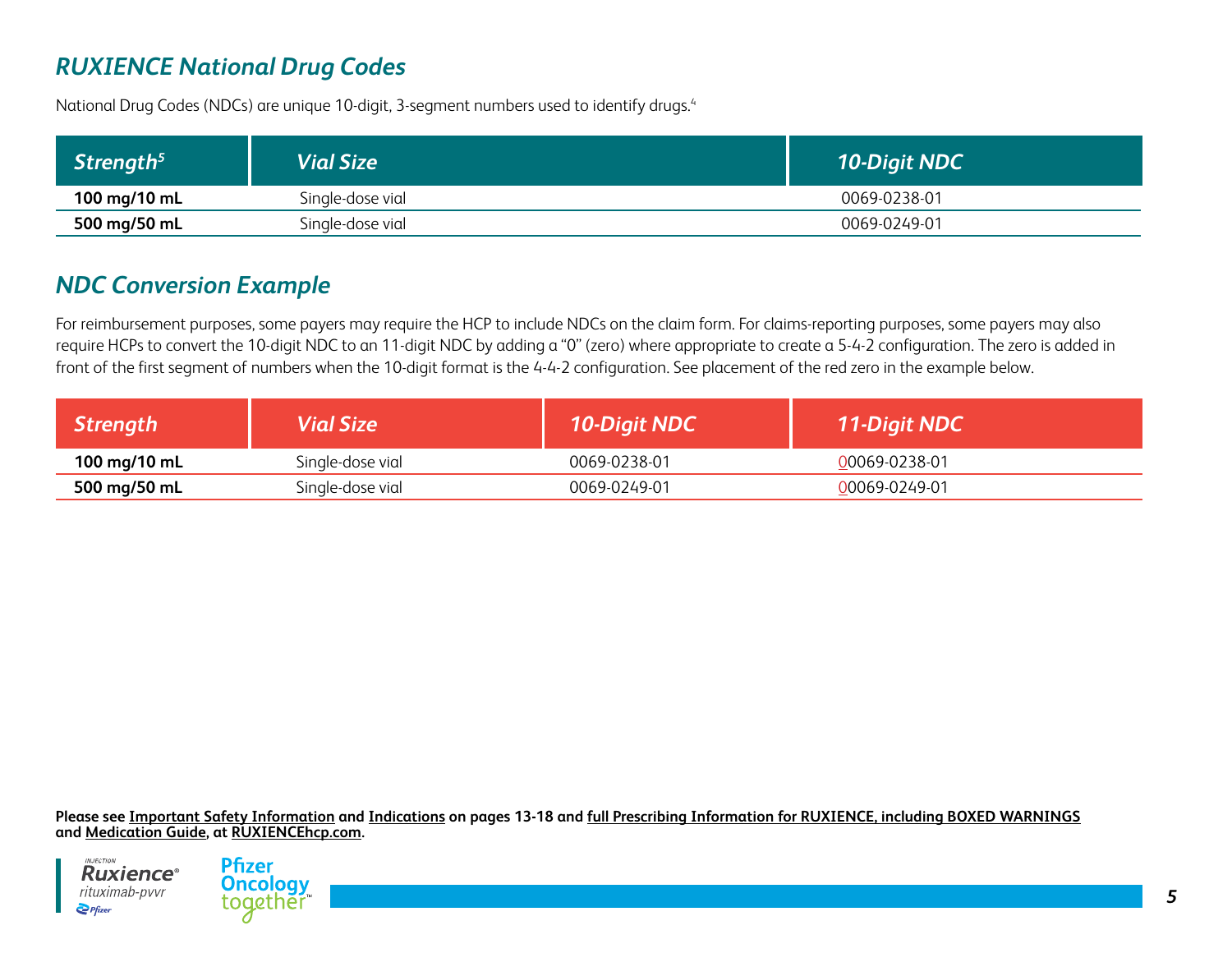# *Coding for RUXIENCE Administration Services*

Current Procedural Terminology (CPT®) codes define specific medical procedures performed by physicians.<sup>6</sup> The following codes may be used to report the administration of RUXIENCE:

| <b>Type of Code</b>                                           | <b>Code/Descriptor</b>                                                                                                                                                                                                                 | <b>Relevant</b><br><b>Sites of Service</b>                |  |
|---------------------------------------------------------------|----------------------------------------------------------------------------------------------------------------------------------------------------------------------------------------------------------------------------------------|-----------------------------------------------------------|--|
| <b>Administration:</b><br>CPT <sup>®</sup> codes <sup>6</sup> | 96413: Chemotherapy administration, IV infusion technique; up to 1 hour, single or initial<br>substance/drug                                                                                                                           |                                                           |  |
|                                                               | 96415: Chemotherapy administration, IV infusion technique; each additional hour (List separately<br>in addition to code for primary procedure)                                                                                         |                                                           |  |
|                                                               | 96417: Chemotherapy administration, IV infusion technique; each additional sequential infusion<br>(different substance/drug), up to 1 hour (List separately in addition to code for primary procedure)                                 | Physician office and<br>hospital outpatient<br>department |  |
|                                                               | 96365: Intravenous infusion, for therapy, prophylaxis, or diagnosis (specify substance or drug);<br>initial, up to 1 hour                                                                                                              |                                                           |  |
|                                                               | 96366: Intravenous infusion, for therapy, prophylaxis, or diagnosis (specify substance or drug);<br>each additional hour (List separately in addition to code for primary procedure)                                                   |                                                           |  |
|                                                               | 96367: Intravenous infusion, for therapy, prophylaxis or diagnosis (specify substance or drug);<br>additional sequential infusion of a new drug/substance, up to 1 hour (List separately in addition to<br>code for primary procedure) |                                                           |  |
| Key: IV - intravenous                                         | Current Procedural Terminology (CPT®) is a registered trademark of the American Medical Association.                                                                                                                                   |                                                           |  |
|                                                               | Hospital outpatient departments use revenue codes to report specific accommodations and/or ancillary charges. <sup>7</sup>                                                                                                             |                                                           |  |

|                            | Type of Code   Code/Descriptor                                         | <b>Relevant<br/>Sites of Service</b> |
|----------------------------|------------------------------------------------------------------------|--------------------------------------|
| Revenue codes <sup>8</sup> | <b>0636:</b> Drugs requiring specific identification – detailed coding | Hospital outpatient<br>department    |
|                            | <b>0500:</b> Outpatient services – general classification              |                                      |
|                            | <b>0510:</b> Clinic – general classification                           |                                      |

**Please see Important Safety Information and Indications on pages 13-18 and [full Prescribing Information for RUXIENCE, including BOXED WARNINGS](http://labeling.pfizer.com/ShowLabeling.aspx?id=12090) and [Medication Guide](http://labeling.pfizer.com/ShowLabeling.aspx?id=12090§ion=MedGuide), at [RUXIENCEhcp.com](http://RUXIENCEhcp.com).**

 $\label{eq:INJECTION} INJECTION$ **Ruxience**® rituximab-pvvr  $\sum$  Pfizer

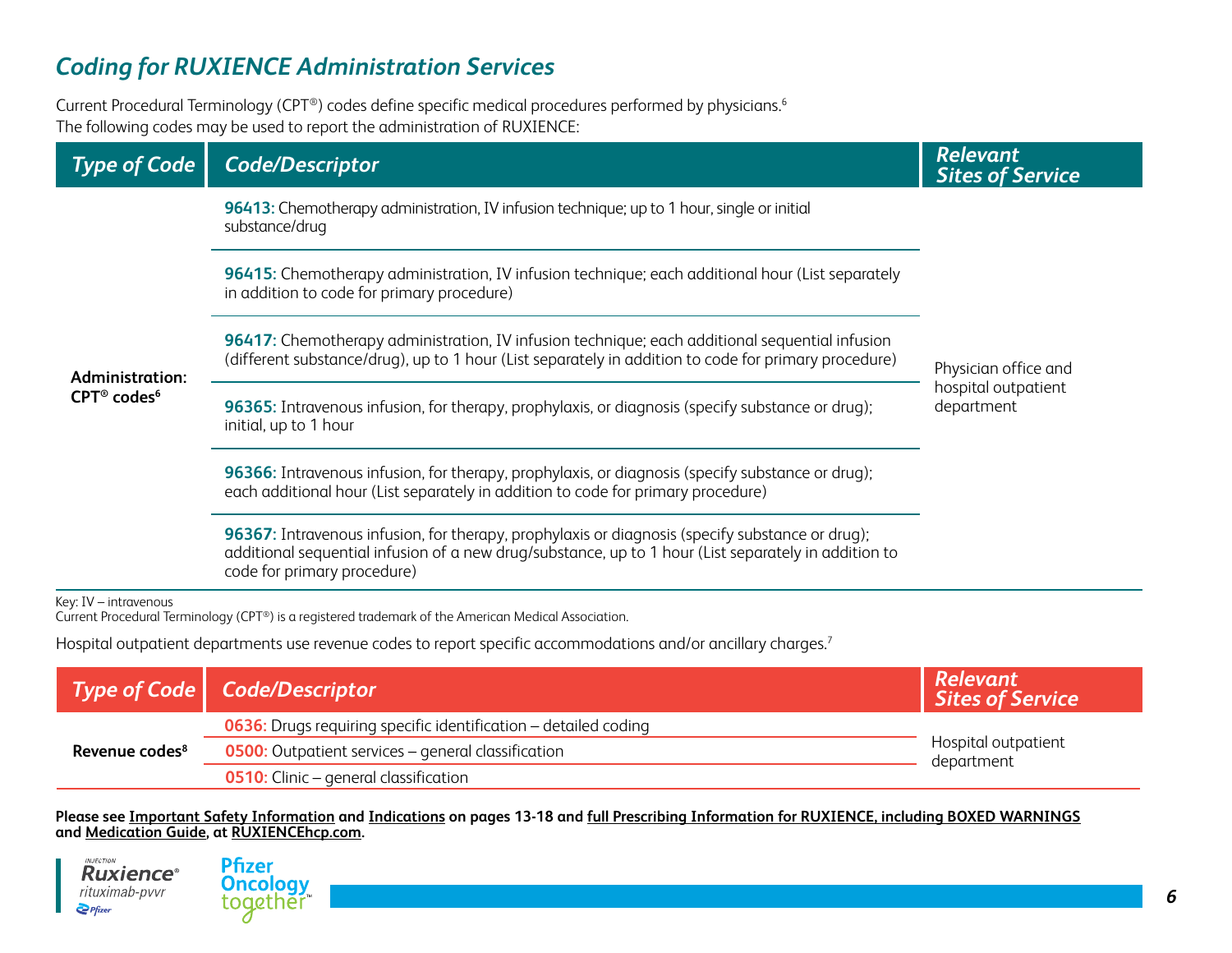# *Diagnosis Coding for RUXIENCE*

RUXIENCE (rituximab-pvvr) is a Food and Drug Administration (FDA)-approved biosimilar.

The International Classification of Diseases, 10th Revision, Clinical Modification (ICD-10-CM) code set should be used, as appropriate, to report the patient-specific diagnosis.

Reporting the medical necessity for RUXIENCE may require a primary and secondary diagnosis, in some cases. HCPs should verify payer-specific coding requirements before submitting a claim and the order of required codes (eg, primary, secondary), as these may vary by payer. ICD-10-CM codes may include, but are not limited to, the codes listed below:

| ICD-10-CM Code <sup>9</sup> | Descriptor                                                                                                                                                   |
|-----------------------------|--------------------------------------------------------------------------------------------------------------------------------------------------------------|
| C82.00-C82.99               | Follicular lymphoma, Grades I-IIIb, diffuse follicle center lymphoma, cutaneous follicle center lymphoma, other types and<br>unspecified follicular lymphoma |
| C83.00-C83.09               | Small cell B-cell lymphoma                                                                                                                                   |
| C83.30-C83.39               | Diffuse large B-cell lymphoma, lymph nodes of various sites                                                                                                  |
| C83.80-C83.89               | Other non-follicular lymphoma, lymph nodes of specific sites                                                                                                 |
| C85.10-C85.19               | Unspecified B-cell lymphoma                                                                                                                                  |
| C85.80-C85.89               | Other specified types of non-Hodgkin lymphoma                                                                                                                |
| C85.90-C85.99               | Non-Hodgkin lymphoma, unspecified                                                                                                                            |
| C91.10                      | Chronic lymphocytic leukemia of B-cell type not having achieved remission                                                                                    |
| C91.12                      | Chronic lymphocytic leukemia of B-cell type in relapse                                                                                                       |
| M31.7                       | Microscopic polyangiitis                                                                                                                                     |
| M31.30                      | Wegener's granulomatosis without renal involvement                                                                                                           |
| M31.31                      | Wegener's granulomatosis with renal involvement                                                                                                              |



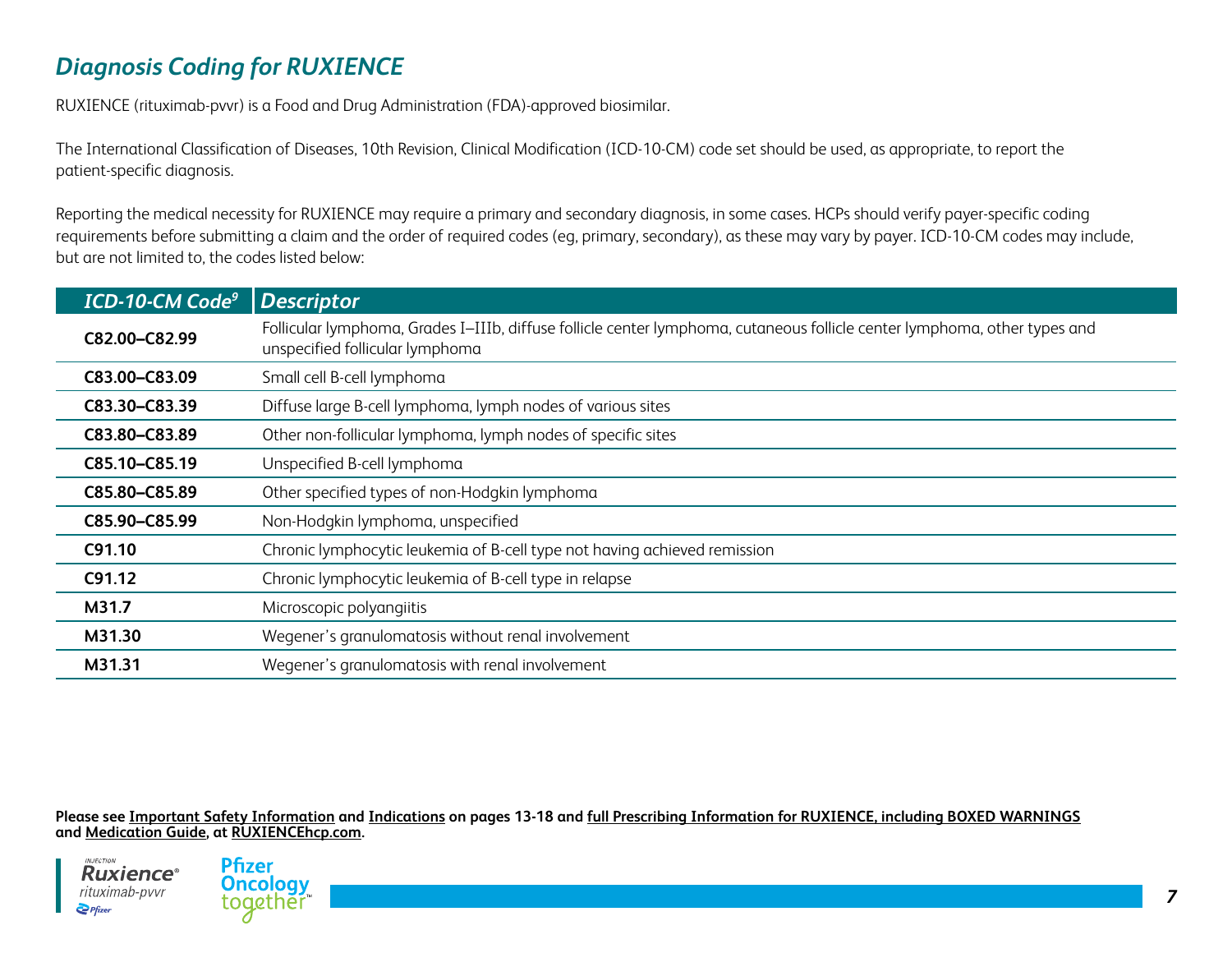# *RUXIENCE Billing Units*

The RUXIENCE HCPCS code Q5119 is described as "Injection, rituximab-pvvr, biosimilar, (Ruxience), 10 mg." Each dose increment of 10 milligrams equals 1 billing unit. For example, a 100 mg vial of RUXIENCE represents 10 billing units of Q5119. See the chart below correlating a vial of RUXIENCE administered with the number of billing units based on the description of Q5119.

| <b>Strength</b> | <b>Vial Size</b> | Number of Q5119 Billing Units (10 mg<br>rituximab-pvvr) Equivalent to the Milligrams of<br><b>RUXIENCÉ in Each Vial</b> |
|-----------------|------------------|-------------------------------------------------------------------------------------------------------------------------|
| 100 mg/10 mL    | Single-dose vial | 10 units                                                                                                                |
| 500 mg/50 mL    | Single-dose vial | 50 units                                                                                                                |



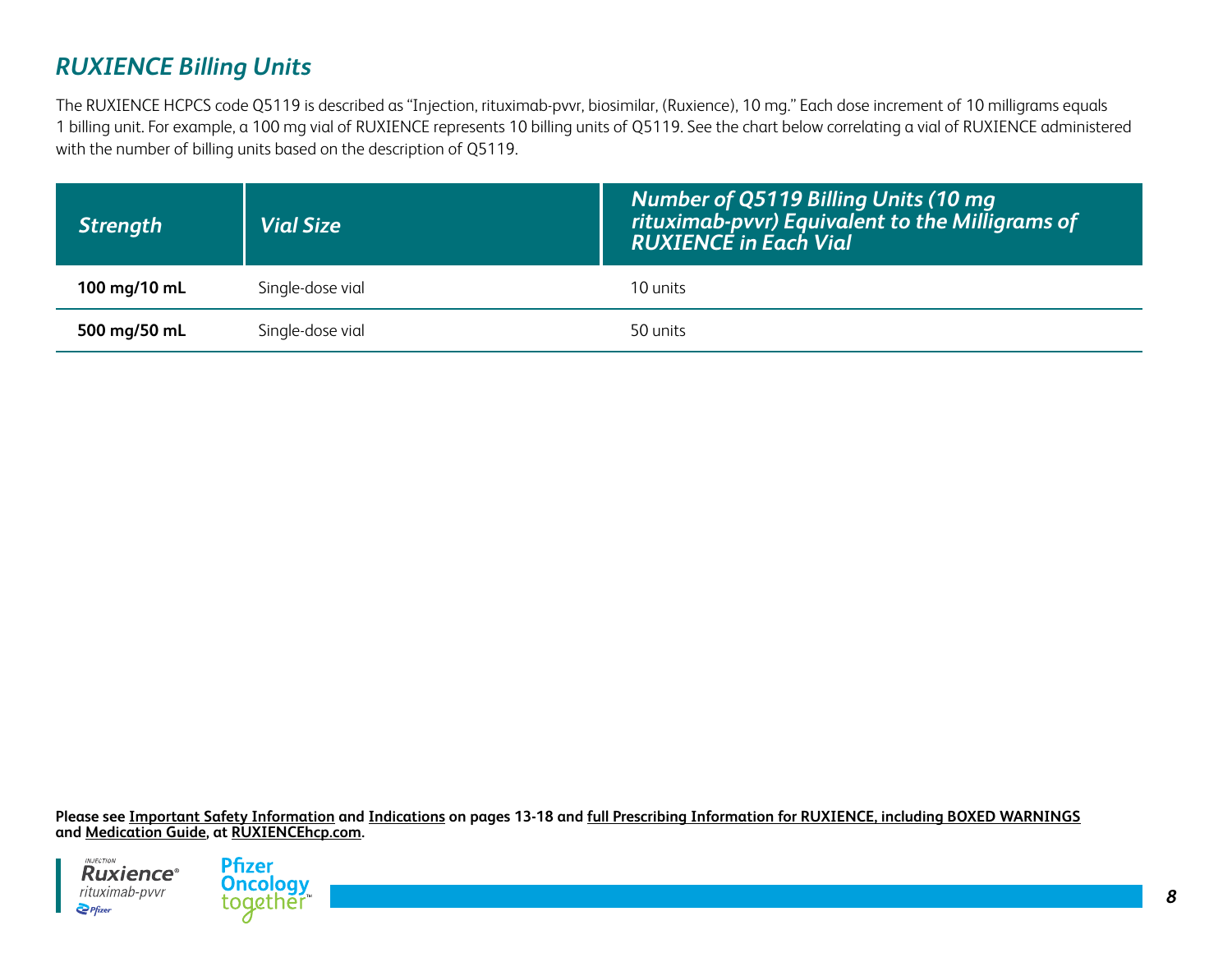# *Sample Claim Form: CMS-1500, Physician Office Site of Service*





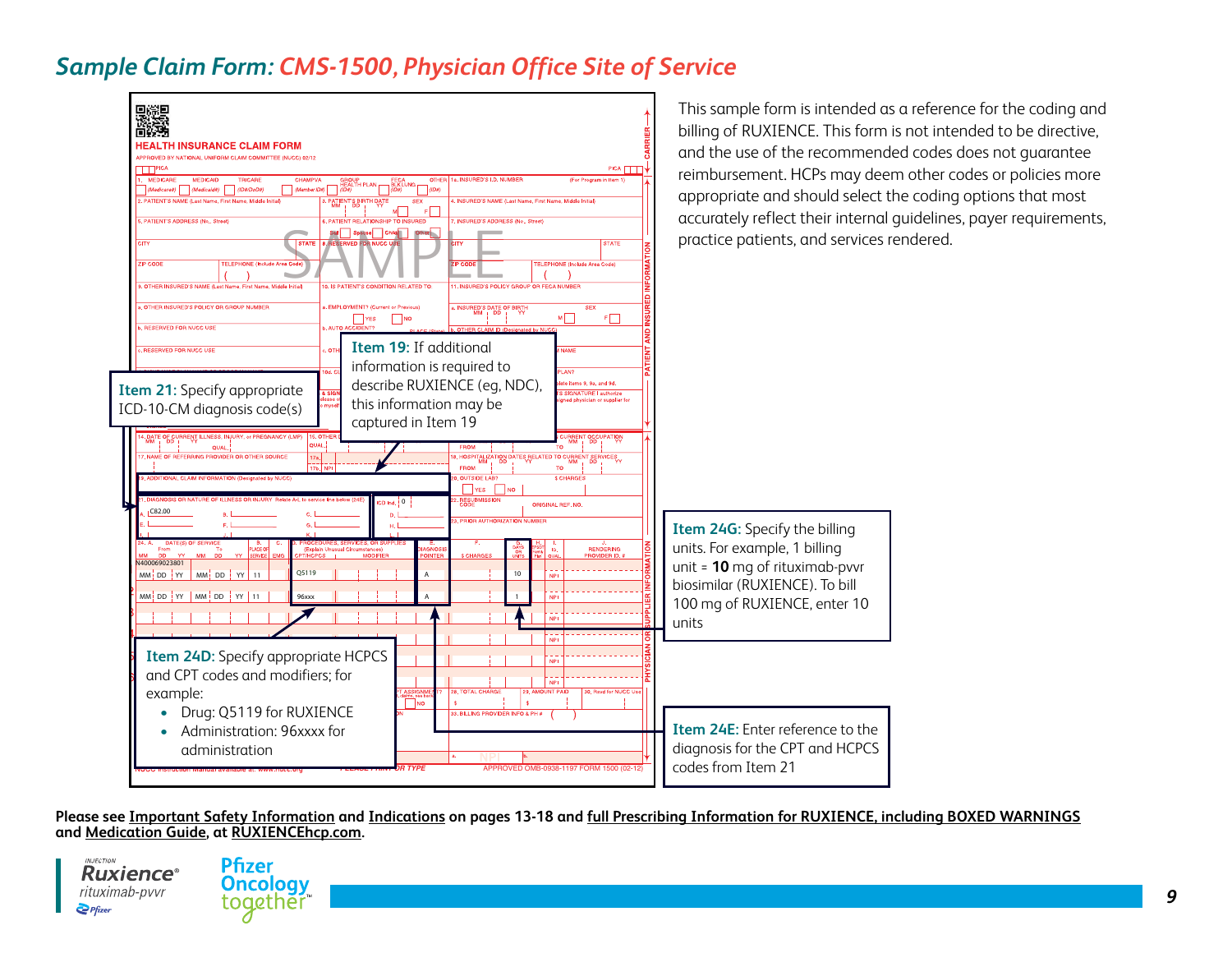# *Sample Claim Form: UB-04, Hospital Outpatient Site of Service*



This sample form is intended as a reference for the coding and billing of RUXIENCE. This form is not intended to be directive, and the use of the recommended codes does not guarantee reimbursement. HCPs may deem other codes or policies more appropriate and should select the coding options that most accurately reflect their internal guidelines, payer requirements, practice patients, and services rendered.

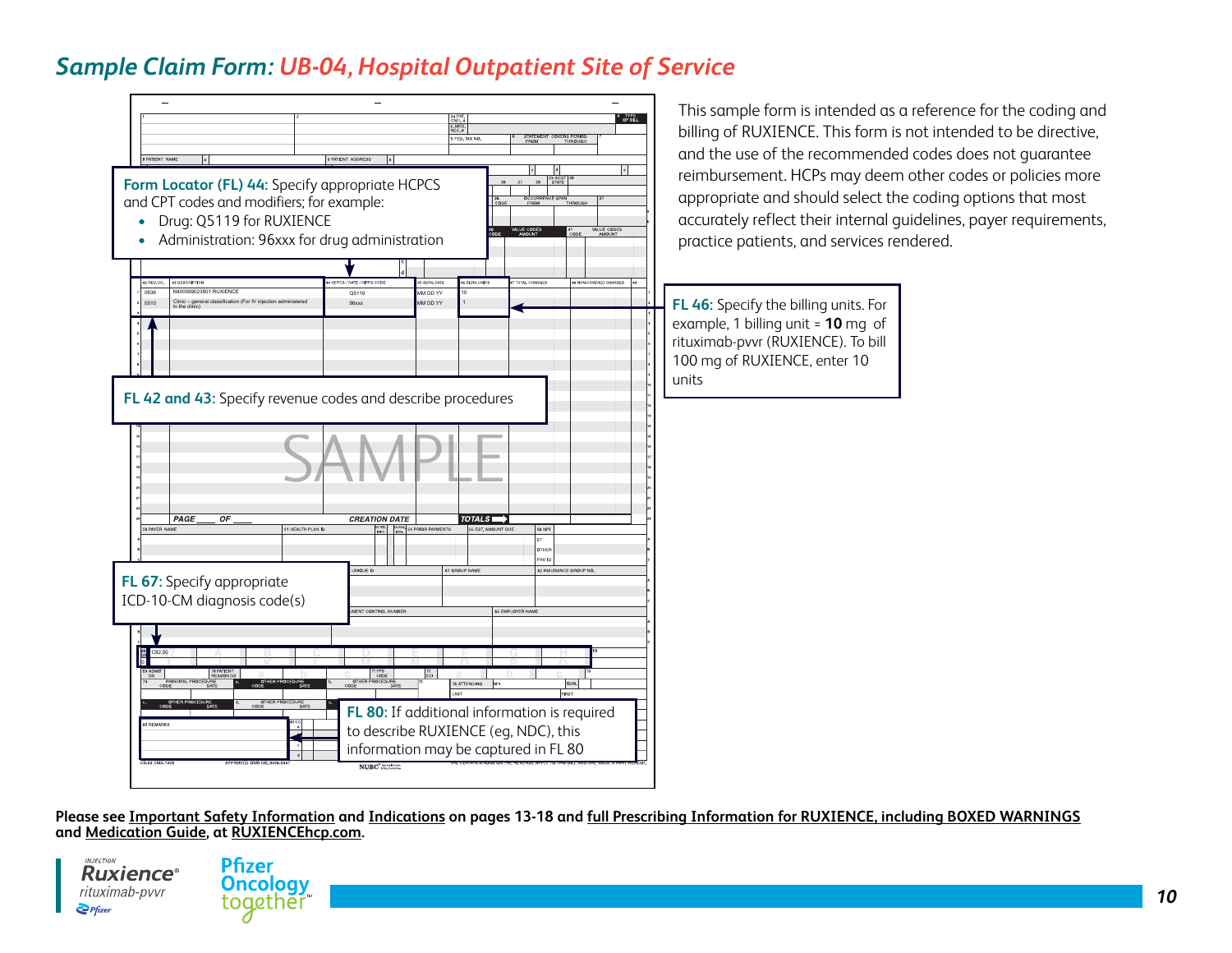# *Claims Submission Checklist*

The following may be considered to assist with submitting claims completely and accurately, which is important for timely claims processing, for appropriate payment, and to avoid denied claims.



**Provide the patient name, address, and insurance identification number, and review these for accuracy**



**Include the HCP's name, National Provider Identifier (NPI), and payer-specific provider ID (if applicable)**



**Indicate the appropriate place of service code (2-digit code) for where the treatment was provided**



**Check to ensure that ICD-10-CM diagnosis codes, CPT procedure codes, and modifiers (if applicable) are consistent with information included in the patient's medical record**



**Review the RUXIENCE-specific information (eg, name of drug, HCPCS code, NDC, number of units, route, and frequency of administration)**



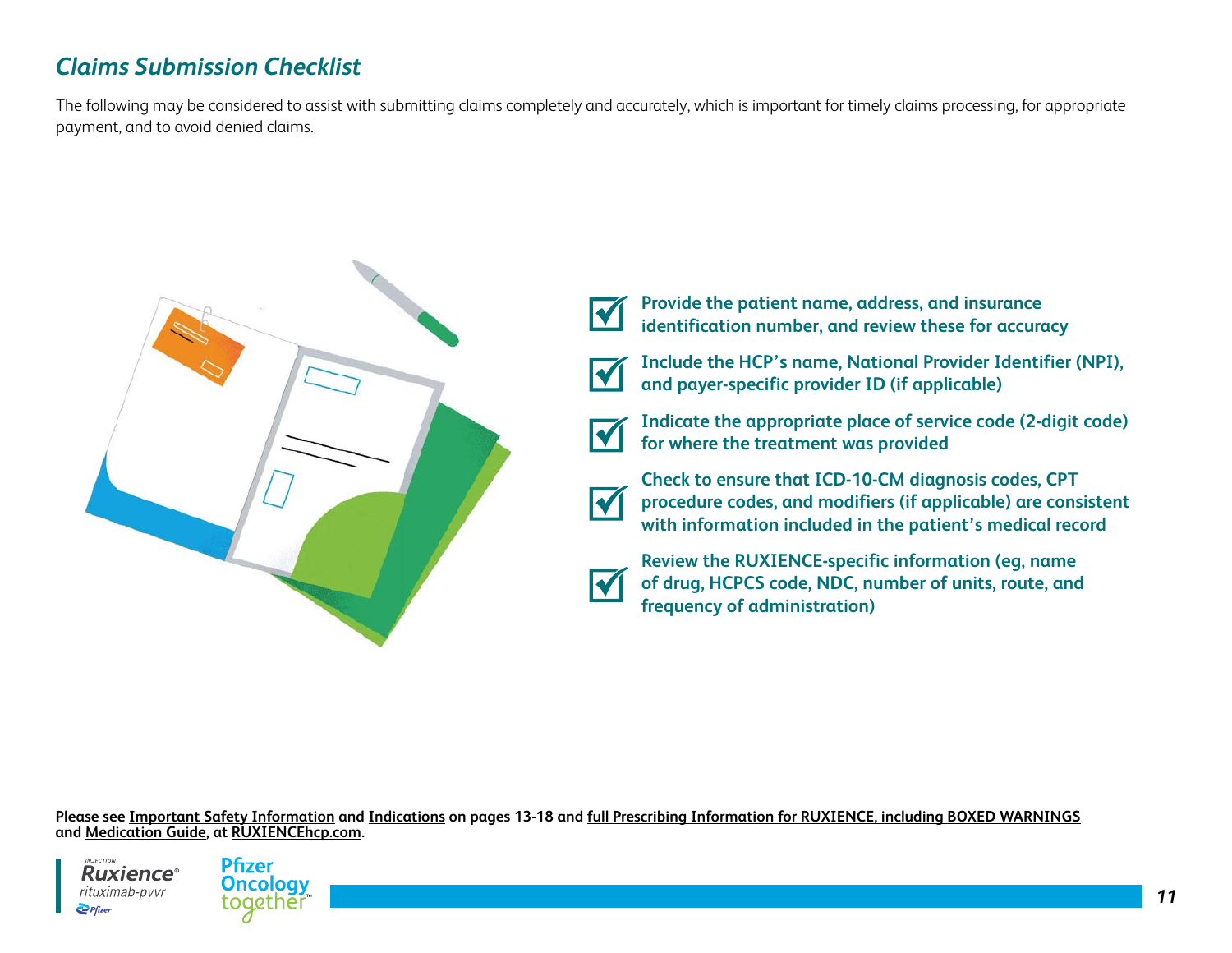# *References*

- 1. Centers for Medicare & Medicaid Services (CMS). Medicare Claims Processing. Transmittal 10196. Transmittal Date: June 23, 2020. <https://www.cms.gov/files/document/r10196cp.pdf>. November 17, 2021.
- 2. Centers for Medicare & Medicaid Services (CMS). Medicare program JW modifier: drug/biological amount discarded/not administered to any patient frequently asked questions. <https://www.cms.gov/Medicare/Medicare-Fee-for-Service-Payment/HospitalOutpatientPPS/Downloads/JW-Modifier-FAQs.pdf>. Accessed November 17, 2021.
- 3. Centers for Medicare & Medicaid Services (CMS). July 2021 Alpha-numeric HCPCS file. Updated July 23, 2021. <https://www.cms.gov/files/zip/july-2021-alpha-numeric-hcpcs-file.zip>. Accessed November 17, 2021.
- 4. FDA. National Drug Code Database Background Information. <https://www.fda.gov/drugs/development-approval-process-drugs/national-drug-code-database-background-information>. Accessed November 17, 2021.
- 5. Ruxience prescribing information. Pfizer Inc.; 2021.
- 6. American Medical Association. 2021 CPT Professional Edition. Current Procedural Terminology (CPT®) is copyright 2020 by the American Medical Association. All rights reserved. Chicago, IL: AMA; 2020.
- 7. Centers for Medicare & Medicaid Services (CMS). Transmittal 167. [https://www.cms.gov/Regulations-and-Guidance/Guidance/Transmittals/downloads/R167CP.pdf.](https://www.cms.gov/Regulations-and-Guidance/Guidance/Transmittals/downloads/R167CP.pdf) Accessed November 17, 2021.
- 8. Research Data Assistance Center (ResDAC). Revenue center code. CCW Codebook, February, 2018. [https://resdac.org/sites/datadocumentation.resdac.org/files/Revenue%20Center%20Code%20Table\\_2.txt.](https://resdac.org/sites/datadocumentation.resdac.org/files/Revenue%20Center%20Code%20Table_2.txt) Accessed November 17, 2021.
- 9. Centers for Medicare & Medicaid Services (CMS). 2022 ICD-10-CM Tabular list of disease and injuries. [https://www.cms.gov/medicare/icd-10/2022-icd-10-cm.](https://www.cms.gov/medicare/icd-10/2022-icd-10-cm) Last modified August 10, 2021. Accessed November 17, 2021.



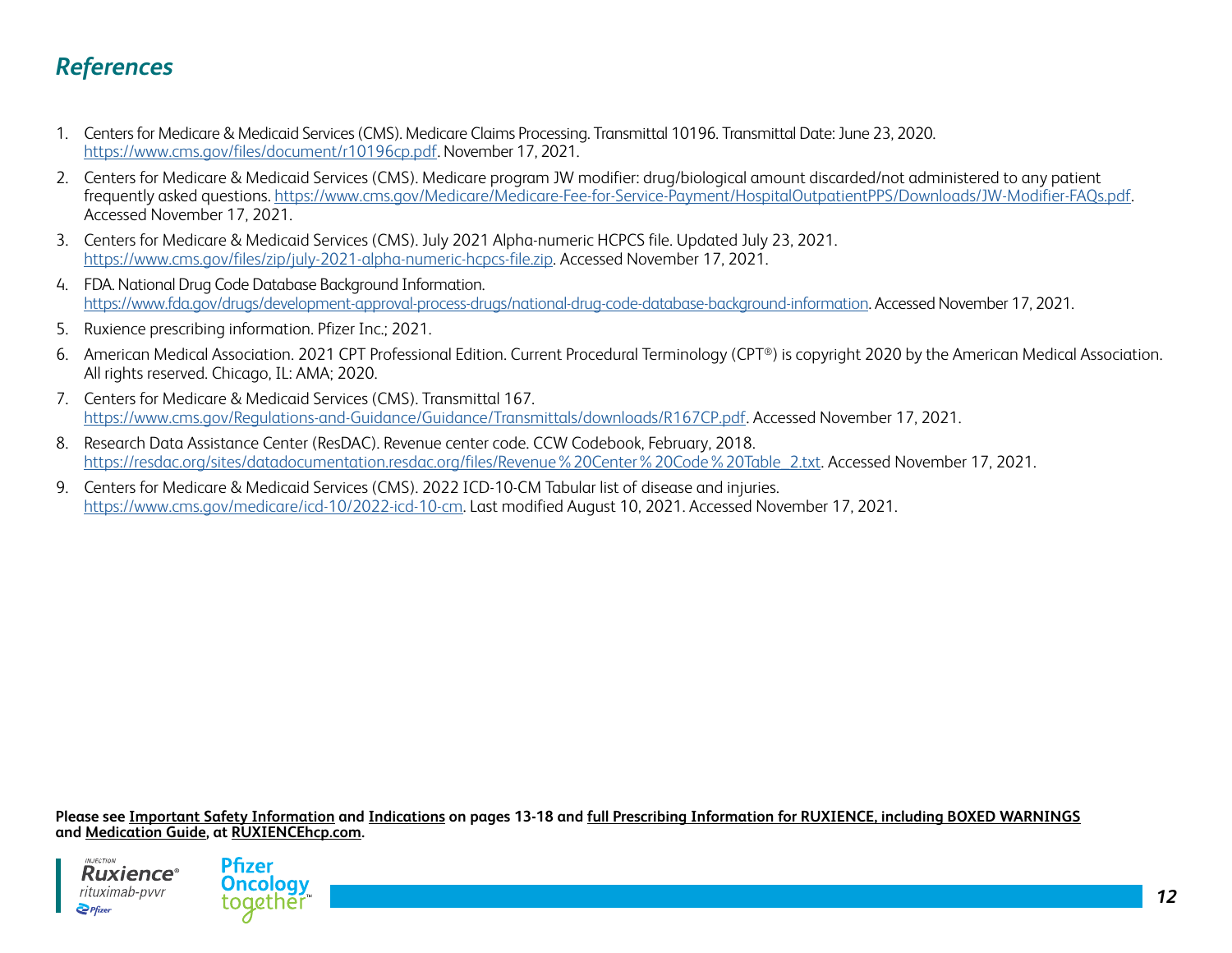## **IMPORTANT SAFETY INFORMATION**

#### **BOXED WARNINGS**

#### **FATAL INFUSION-RELATED REACTIONS, SEVERE MUCOCUTANEOUS REACTIONS, HEPATITIS B VIRUS REACTIVATION, PROGRESSIVE MULTIFOCAL LEUKOENCEPHALOPATHY**

**Infusion-Related Reactions: Rituximab product administration can result in serious, including fatal, infusion-related reactions. Deaths within 24 hours of rituximab infusion have occurred. Approximately 80% of fatal infusionrelated reactions occurred in association with the first infusion. Monitor patients closely. Discontinue RUXIENCE infusion for severe reactions and provide medical treatment for grade 3 or 4 infusion-related reactions** 

**Severe Mucocutaneous Reactions: Severe, including fatal, mucocutaneous reactions can occur in patients receiving rituximab products. Discontinue RUXIENCE in patients who experience a severe mucocutaneous reaction. The safety of readministration of RUXIENCE to patients with severe mucocutaneous reactions has not been determined**

**Hepatitis B Virus (HBV) Reactivation: HBV reactivation can occur in patients treated with rituximab products, in some cases resulting in fulminant hepatitis, hepatic failure, and death. Screen all patients for HBV infection before treatment initiation, and monitor patients during and after treatment with RUXIENCE. Discontinue RUXIENCE and concomitant medications in the event of HBV reactivation** 

**Progressive Multifocal Leukoencephalopathy (PML), including fatal PML, can occur in patients receiving rituximab products. Discontinue RUXIENCE and consider discontinuation or reduction of any concomitant chemotherapy or immunosuppressive therapy in patients who develop PML**

#### **Infusion-Related Reactions (IRR)**

- Rituximab products can cause severe, including fatal, infusion-related reactions. Severe reactions typically occurred during the first infusion with time to onset of 30–120 minutes
- Rituximab product–induced infusion-related reactions and sequelae include urticaria, hypotension, angioedema, hypoxia, bronchospasm, pulmonary infiltrates, acute respiratory distress syndrome, myocardial infarction, ventricular fibrillation, cardiogenic shock, anaphylactoid events, or death
- Premedicate patients with an antihistamine and acetaminophen prior to dosing. For patients with rheumatoid arthritis (RA), granulomatosis with polyangiitis (GPA) (Wegener's granulomatosis), and microscopic polyangiitis (MPA), methylprednisolone 100 mg intravenously or its equivalent is

recommended 30 minutes prior to each infusion. Institute medical management (eg, glucocorticoids, epinephrine, bronchodilators, or oxygen) for infusion-related reactions as needed. Depending on the severity of the infusion-related reaction and the required interventions, temporarily or permanently discontinue RUXIENCE. Resume infusion at a minimum 50% reduction in rate after symptoms have resolved

• Closely monitor the following patients: those with preexisting cardiac or pulmonary conditions, those who experienced prior cardiopulmonary adverse reactions, and those with high numbers of circulating malignant cells (≥25,000/mm3 )

#### **Severe Mucocutaneous Reactions**

- Mucocutaneous reactions, some with fatal outcome, can occur in patients treated with rituximab products. These reactions include paraneoplastic pemphigus, Stevens-Johnson syndrome, lichenoid dermatitis, vesiculobullous dermatitis, and toxic epidermal necrolysis
- The onset of these reactions has been variable and includes reports with onset on the first day of rituximab exposure. Discontinue RUXIENCE in patients who experience a severe mucocutaneous reaction. The safety of readministration of rituximab products to patients with severe mucocutaneous reactions has not been determined

#### **Hepatitis B Virus (HBV) Reactivation**

- HBV reactivation, in some cases resulting in fulminant hepatitis, hepatic failure, and death, can occur in patients treated with drugs classified as CD20 directed cytolytic antibodies, including rituximab products. Cases have been reported in patients who are hepatitis B surface antigen (HBsAg) positive and also in patients who are HBsAg negative but are hepatitis B core antibody (anti-HBc) positive. Reactivation has also occurred in patients who appear to have resolved hepatitis B infection (ie, HBsAg negative, anti-HBc positive, and hepatitis B surface antibody [anti-HBs] positive)
- HBV reactivation is defined as an abrupt increase in HBV replication manifesting as a rapid increase in serum HBV DNA level or detection of HBsAg in a person who was previously HBsAg negative and anti-HBc positive. Reactivation of HBV replication is often followed by hepatitis, ie, increase in transaminase levels. In severe cases, increase in bilirubin levels, liver failure, and death can occur

Continued on the next page

#### **Please see [full Prescribing Information for RUXIENCE, including BOXED WARNINGS](http://labeling.pfizer.com/ShowLabeling.aspx?id=12090) and [Medication Guide,](http://labeling.pfizer.com/ShowLabeling.aspx?id=12090§ion=MedGuide) at [RUXIENCEhcp.com.](http://RUXIENCEhcp.com)**

Ruxience® rituximab-pvvr  $\sum$  Pfizer

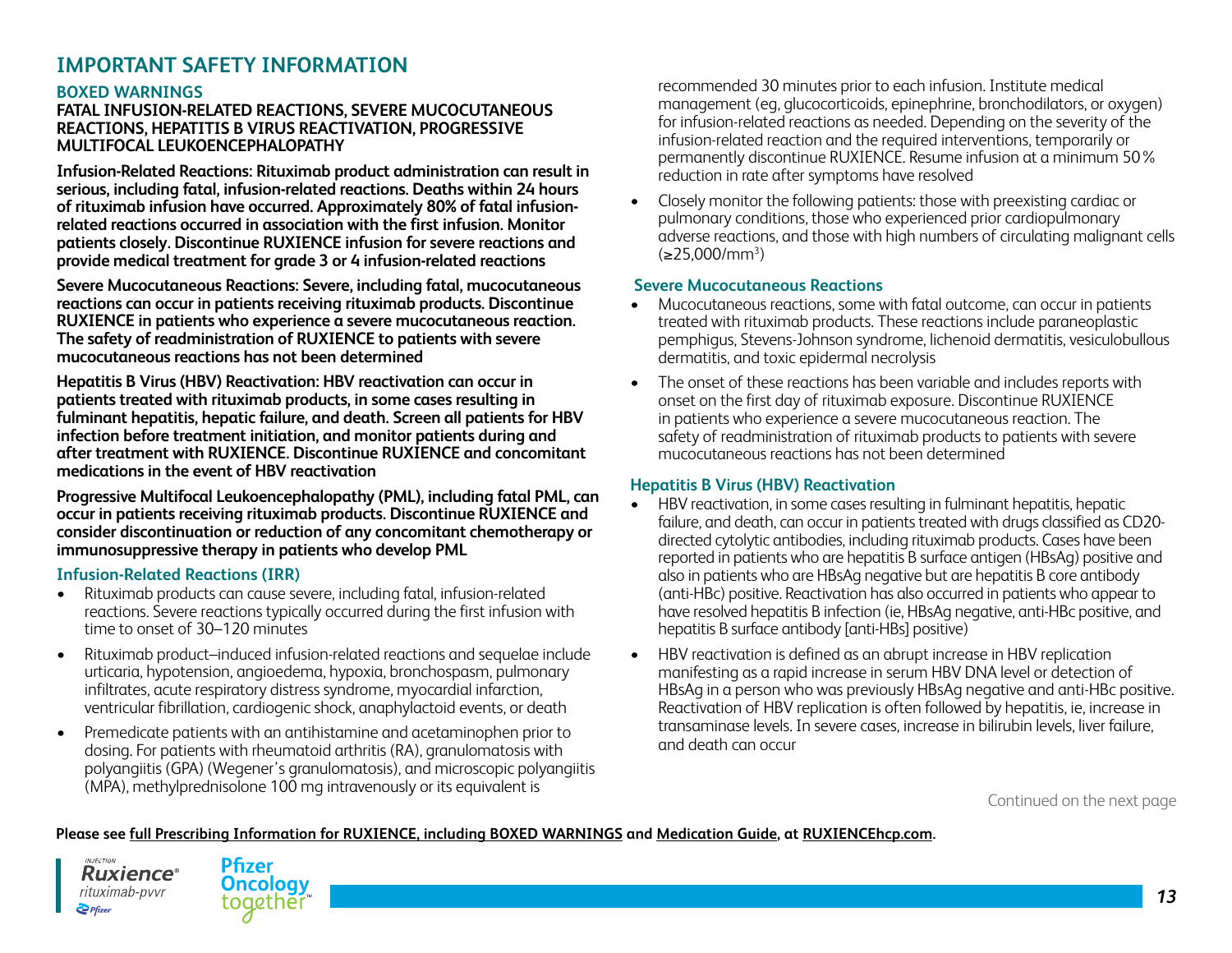### **Hepatitis B Virus (HBV) Reactivation (Continued)**

- Screen all patients for HBV infection by measuring HBsAg and anti-HBc before initiating treatment with RUXIENCE. For patients who show evidence of prior hepatitis B infection (HBsAg positive [regardless of antibody status] or HBsAg negative but anti-HBc positive), consult with physicians with expertise in managing hepatitis B regarding monitoring and consideration for HBV antiviral therapy before and/or during RUXIENCE treatment
- Monitor patients with evidence of current or prior HBV infection for clinical and laboratory signs of hepatitis or HBV reactivation during and for several months following RUXIENCE therapy. HBV reactivation has been reported up to 24 months following completion of rituximab therapy
- In patients who develop reactivation of HBV while on RUXIENCE, immediately discontinue RUXIENCE and any concomitant chemotherapy, and institute appropriate treatment. Insufficient data exist regarding the safety of resuming rituximab product treatment in patients who develop HBV reactivation. Resumption of RUXIENCE treatment in patients whose HBV reactivation resolves should be discussed with physicians with expertise in managing HBV

### **Progressive Multifocal Leukoencephalopathy (PML)**

- JC virus infection resulting in progressive multifocal leukoencephalopathy (PML) and death can occur in rituximab product−treated patients with hematologic malignancies or with autoimmune diseases. The majority of patients with hematologic malignancies diagnosed with PML received rituximab in combination with chemotherapy or as part of a hematopoietic stem cell transplant. The patients with autoimmune diseases had prior or concurrent immunosuppressive therapy. Most cases of PML were diagnosed within 12 months of their last infusion of rituximab
- Consider the diagnosis of PML in any patient presenting with new-onset neurologic manifestations. Evaluation of PML includes, but is not limited to, consultation with a neurologist, brain MRI, and lumbar puncture. Discontinue RUXIENCE and consider discontinuation or reduction of any concomitant chemotherapy or immunosuppressive therapy in patients who develop PML

### **Tumor Lysis Syndrome (TLS)**

• Acute renal failure, hyperkalemia, hypocalcemia, hyperuricemia, or hyperphosphatemia from tumor lysis, some fatal, can occur within 12–24 hours after the first infusion of RUXIENCE in patients with non-Hodgkin's lymphoma (NHL). A high number of circulating malignant cells (≥25,000/ mm<sup>3</sup>), or high tumor burden, confers a greater risk of TLS

• Administer aggressive intravenous hydration and antihyperuricemic therapy in patients at high risk for TLS. Correct electrolyte abnormalities, monitor renal function and fluid balance, and administer supportive care, including dialysis as indicated

#### **Infections**

- Serious, including fatal, bacterial, fungal, and new or reactivated viral infections can occur during and following the completion of rituximab product−based therapy. Infections have been reported in some patients with prolonged hypogammaglobulinemia (defined as hypogammaglobulinemia >11 months after rituximab exposure)
- New or reactivated viral infections included cytomegalovirus, herpes simplex virus, parvovirus B19, varicella zoster virus, West Nile virus, and hepatitis B and C. Discontinue RUXIENCE for serious infections and institute appropriate anti-infective therapy
- RUXIENCE is not recommended for use in patients with severe, active infections

### **Cardiovascular Adverse Reactions**

• Cardiac adverse reactions, including ventricular fibrillation, myocardial infarction, and cardiogenic shock, may occur in patients receiving rituximab products. Discontinue infusions for serious or life-threatening cardiac arrhythmias. Perform cardiac monitoring during and after all infusions of RUXIENCE for patients who develop clinically significant arrhythmias, or who have a history of arrhythmia or angina

### **Renal Toxicity**

• Severe, including fatal, renal toxicity can occur after rituximab product administration in patients with NHL. Renal toxicity has occurred in patients who experience TLS and in patients with NHL administered concomitant cisplatin therapy during clinical trials. The combination of cisplatin and RUXIENCE is not an approved treatment regimen. Monitor closely for signs of renal failure and discontinue RUXIENCE in patients with a rising serum creatinine or oliguria

Continued on the next page

#### **Please see [full Prescribing Information for RUXIENCE, including BOXED WARNINGS](http://labeling.pfizer.com/ShowLabeling.aspx?id=12090) and [Medication Guide,](http://labeling.pfizer.com/ShowLabeling.aspx?id=12090§ion=MedGuide) at [RUXIENCEhcp.com.](http://RUXIENCEhcp.com)**

**Ruxience**® rituximab-pvvr  $\sum$  Pfizer

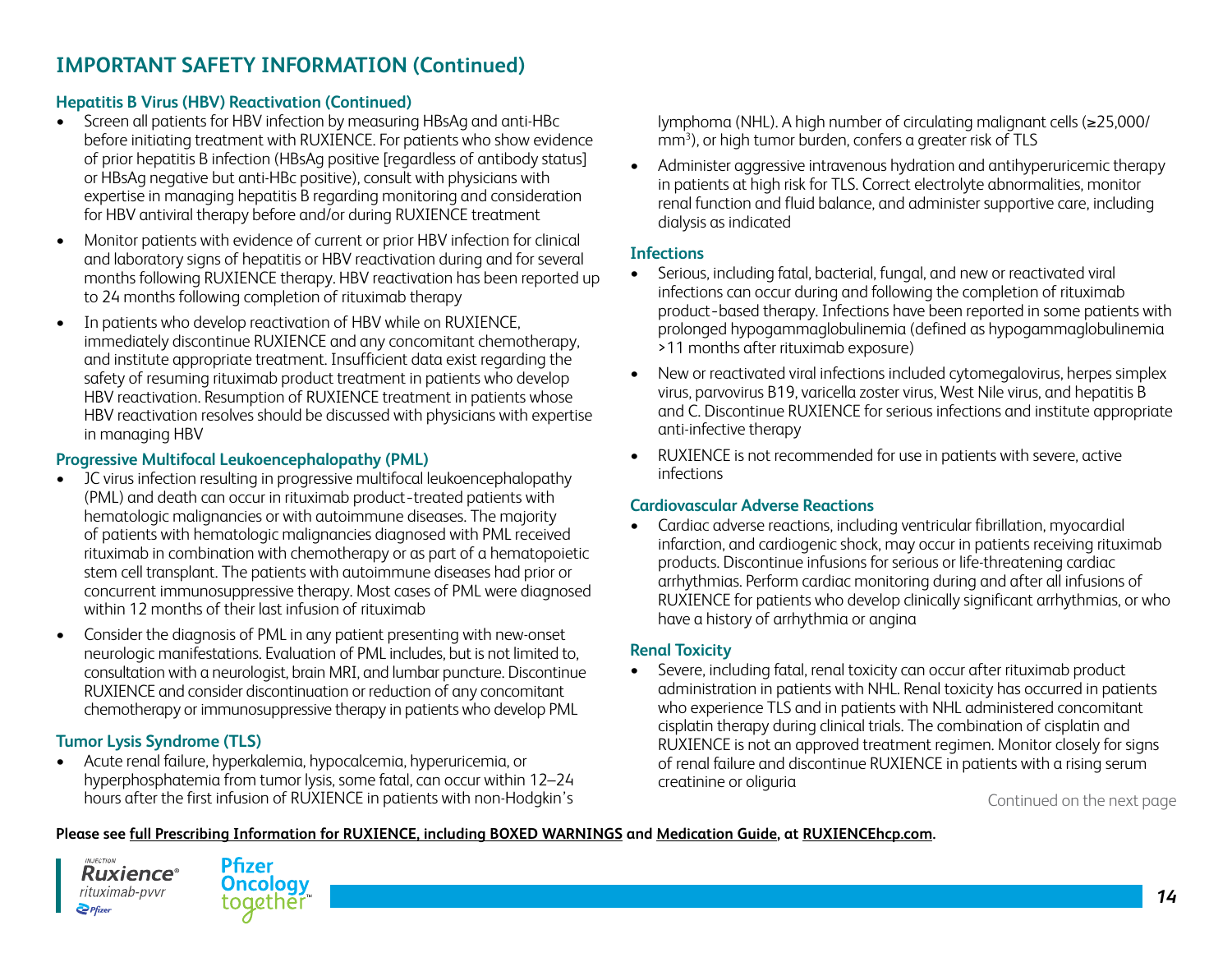#### **Bowel Obstruction and Perforation**

• Abdominal pain, bowel obstruction, and perforation, in some cases leading to death, can occur in patients receiving rituximab products in combination with chemotherapy. In postmarketing reports, the mean time to documented gastrointestinal perforation was 6 (range 1–77) days in patients with NHL. Evaluate if symptoms of obstruction such as abdominal pain or repeated vomiting occur

#### **Immunization**

- The safety of immunization with live viral vaccines following rituximab product therapy has not been studied, and vaccination with live virus vaccines is not recommended before or during treatment
- For patients treated with RUXIENCE, physicians should review the patient's vaccination status and patients should, if possible, be brought up to date with all immunizations in agreement with current immunization guidelines prior to initiating RUXIENCE; administer nonlive vaccines at least 4 weeks prior to a course of RUXIENCE
- The effect of rituximab on immune responses was assessed in a randomized, controlled study in patients with RA treated with rituximab and methotrexate (MTX) compared to patients treated with MTX alone
- A response to pneumococcal vaccination (a T-cell–independent antigen) as measured by an increase in antibody titers to at least 6 of 12 serotypes was lower in patients treated with rituximab plus MTX as compared to patients treated with MTX alone (19% vs 61%). A lower proportion of patients in the rituximab plus MTX group developed detectable levels of anti-keyhole limpet hemocyanin antibodies (a novel protein antigen) after vaccination compared to patients on MTX alone (47% vs 93%)
- A positive response to tetanus toxoid vaccine (a T-cell–dependent antigen with existing immunity) was similar in patients treated with rituximab plus MTX compared to patients on MTX alone (39% vs 42%). The proportion of patients maintaining a positive Candida skin test (to evaluate delayed type hypersensitivity) was also similar (77% of patients on rituximab plus MTX vs 70% of patients on MTX alone)
- Most patients in the rituximab-treated group had B-cell counts below the lower limit of normal at the time of immunization. The clinical implications of these findings are not known

#### **Embryo-Fetal Toxicity**

• Based on human data, rituximab products can cause fetal harm due to B-cell lymphocytopenia in infants exposed in utero. Advise pregnant women of the potential risk to a fetus. Verify pregnancy status in females of reproductive potential prior to initiating RUXIENCE. Advise females of reproductive potential to use effective contraception during treatment with RUXIENCE and for 12 months after the last dose

#### **Concomitant Use With Other Biologic Agents and Disease Modifying Antirheumatic Drugs (DMARDs), Other Than MTX, in RA, GPA, and MPA**

• Limited data are available on the safety of the use of biologic agents or DMARDs, other than MTX, in RA patients exhibiting peripheral B-cell depletion following treatment with rituximab products. Observe patients closely for signs of infection if biologic agents and/or DMARDs are used concomitantly. Use of concomitant immunosuppressants other than corticosteroids has not been studied in GPA or MPA patients exhibiting peripheral B-cell depletion following treatment with rituximab products

#### **Use in RA Patients Who Have Not Had Prior Inadequate Response to Tumor Necrosis Factor (TNF) Antagonists**

• While the efficacy of rituximab was supported in 4 controlled trials in patients with RA with prior inadequate responses to non-biologic DMARDs, and in a controlled trial in MTX-naïve patients, a favorable risk-benefit relationship has not been established in these populations. The use of RUXIENCE in patients with RA who have not had prior inadequate response to one or more TNF antagonists is not recommended

#### **Lactation**

• Rituximab has been reported to be excreted at low concentrations in human breast milk. Given that the clinical significance of this finding for children is not known, advise women not to breastfeed during treatment with RUXIENCE and for 6 months after the last dose due to the potential for serious adverse reactions in breastfed children

Continued on the next page



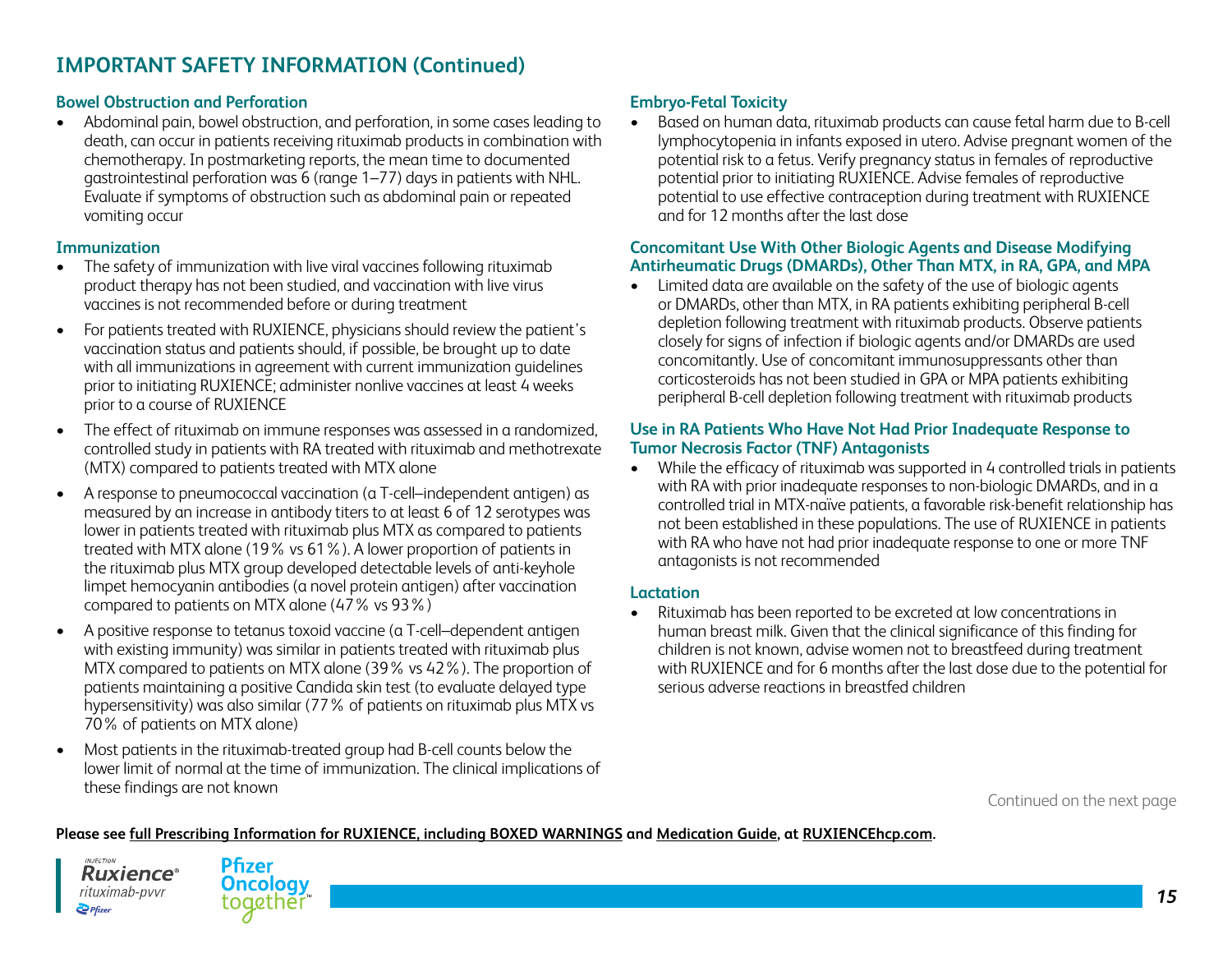#### **Adverse Reactions**

- The most common grade 3 or 4 adverse reactions in clinical trials of NHL and chronic lymphocytic leukemia (CLL) were infusion-related reactions, neutropenia, leukopenia, anemia, thrombocytopenia, and infections. Additionally, lymphopenia and lung disorder were seen in NHL trials; and febrile neutropenia, pancytopenia, hypotension, and hepatitis B were seen in CLL trials
- The most common adverse reactions (incidence ≥25%) in clinical trials of NHL and CLL were infusion-related reactions. Additionally, fever, lymphopenia, chills, infection, and asthenia were seen in NHL trials; and neutropenia was seen in CLL trials
- In RA clinical trials, among all exposed patients, adverse reactions reported in greater than 10% of patients include infusion-related reactions, upper respiratory tract infection, nasopharyngitis, urinary tract infection, and bronchitis
- In RA placebo-controlled studies, adverse reactions reported in ≥5% of patients were hypertension (8% vs 5%), nausea (8% vs 5%), upper respiratory tract infection (7% vs 6%), arthralgia (6% vs 4%), pyrexia (5% vs 2%), and pruritus (5% vs 1%), rituximab-treated vs placebo, respectively

#### **Clinical Trials Experience in RA Infusion-Related Reactions**

• In the rituximab RA pooled placebo-controlled studies, 32% of rituximabtreated patients experienced an adverse reaction during or within 24 hours following their first infusion, compared to 23% of placebo-treated patients receiving their first infusion. The incidence of adverse reactions during the 24 hour period following the second infusion, rituximab or placebo, decreased to 11% and 13%, respectively. Acute infusion-related reactions (manifested by fever, chills, rigors, pruritus, urticaria/rash, angioedema, sneezing, throat irritation, cough, and/or bronchospasm, with or without associated hypotension or hypertension) were experienced by 27% of rituximab-treated patients following their first infusion, compared to 19% of placebo-treated patients receiving their first placebo infusion. The incidence of these acute infusion-related reactions following the second infusion of rituximab or placebo decreased to 9% and 11%, respectively. Serious acute infusionrelated reactions were experienced by <1% of patients in either treatment group. Acute infusion-related reactions required dose modification (stopping, slowing, or interruption of the infusion) in 10% and 2% of patients receiving rituximab or placebo, respectively, after the first course

#### **Infections**

- In the pooled, placebo-controlled studies, 39% of patients in the rituximab group experienced an infection of any type compared to 34% of patients in the placebo group. The most common infections were nasopharyngitis, upper respiratory tract infections, urinary tract infections, bronchitis, and sinusitis
- The incidence of serious infections was 2% in the rituximab-treated patients and 1% in the placebo group
- In the experience with rituximab in 2578 RA patients, the rate of serious infections was 4.31 per 100 patient-years. The most common serious infections (≥ 0.5%) were pneumonia or lower respiratory tract infections, cellulitis, and urinary tract infections. Fatal serious infections included pneumonia, sepsis, and colitis. Rates of serious infection remained stable in patients receiving subsequent courses. In 185 rituximab-treated RA patients with active disease, subsequent treatment with a biologic DMARD, the majority of which were TNF antagonists, did not appear to increase the rate of serious infection

#### **Cardiovascular Adverse Reactions**

- In the pooled, placebo-controlled studies, the proportion of patients with serious cardiovascular reactions was 1.7% and 1.3% in the rituximab and placebo treatment groups, respectively. Three cardiovascular deaths occurred during the double-blind period of the RA studies including all rituximab regimens (3/769=0.4%) as compared to none in the placebo treatment group (0/389)
- In the experience with rituximab in 2578 RA patients, the rate of serious cardiac reactions was 1.93 per 100 patient-years. The rate of myocardial infarction (MI) was 0.56 per 100 patient-years (28 events in 26 patients), which is consistent with MI rates in the general RA population. These rates did not increase over 3 courses of rituximab
- Since patients with RA are at increased risk for cardiovascular events compared with the general population, patients with RA should be monitored throughout the infusion and RUXIENCE should be discontinued in the event of a serious or life-threatening cardiac event



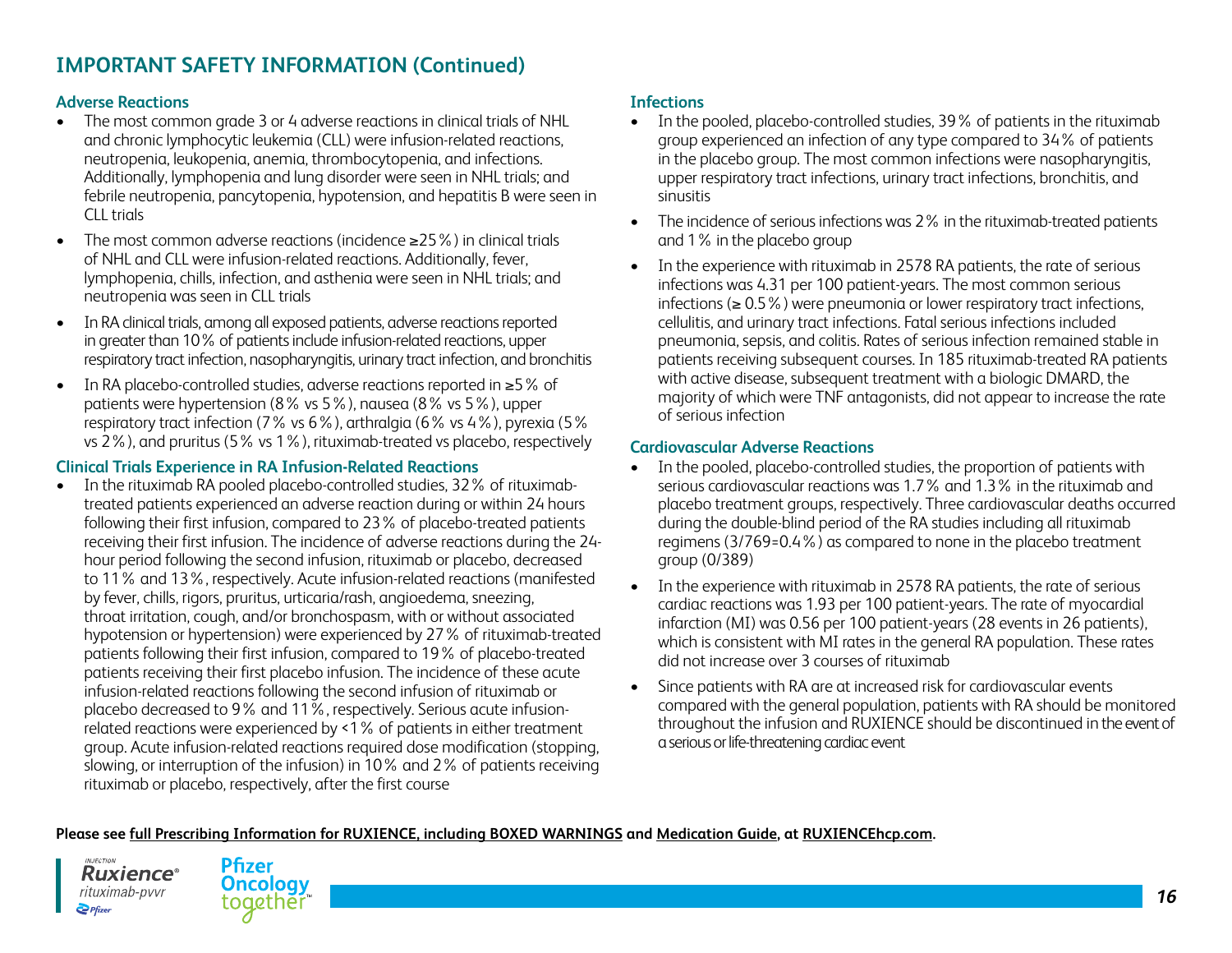#### **Hypophosphatemia and Hyperuricemia**

 $\overline{a}$  in the pooled, placebo-controlled studies, newly occurring hypophosphatemia (<2.0 mg/dL) was observed in 12% (67/540) of patients on rituximab vs 10% (39/398) of patients on placebo. Hypophosphatemia was more common in patients who received corticosteroids. Newly occurring hyperuricemia (>10 mg/dL) was observed in 1.5% (8/540) of patients on rituximab vs 0.3% (1/398) of patients on placebo

#### **Retreatment in Patients With RA**

- In the experience with rituximab in RA patients, 2578 patients have been exposed to rituximab and have received up to 10 courses of rituximab in RA clinical trials, with 1890, 1043, and 425 patients having received at least 2, 3, and 4 courses, respectively. Most of the patients who received additional courses did so 24 weeks or more after the previous course and none were retreated sooner than 16 weeks. The rates and types of adverse reactions reported for subsequent courses of rituximab were similar to rates and types seen for a single course of rituximab
- In RA Study 2, where all patients initially received rituximab, the safety profile of patients who were retreated with rituximab was similar to those who were retreated with placebo

#### **Immunogenicity**

• A total of 273/2578 (11%) patients with RA tested positive for antirituximab antibodies at any time after receiving rituximab. Antirituximab antibody positivity was not associated with increased rates of infusion-related reactions or other adverse events. Upon further treatment, the proportions of patients with infusion-related reactions were similar between antirituximab antibody–positive and –negative patients, and most reactions were mild to moderate. Four antirituximab antibody–positive patients had serious infusion-related reactions, and the temporal relationship between antirituximab antibody positivity and infusion-related reaction was variable

#### **Clinical Trials Experience in GPA and MPA**

• Adverse reactions reported in ≥15% of rituximab-treated patients were infections, nausea, diarrhea, headache, muscle spasms, anemia, and peripheral edema (other important adverse reactions include infusion-related reactions)

#### **Induction Treatment of Patients With Active GPA/MPA (GPA/MPA Study 1) Infusion-Related Reactions**

• In GPA/MPA Study 1, 12% vs 11% (rituximab-treated vs cyclophosphamidetreated, respectively) of patients experienced at least one infusion-related reaction. Infusion-related reactions included cytokine release syndrome, flushing, throat irritation, and tremor. In the rituximab group, the proportion of patients experiencing an infusion reaction was 12%, 5%, 4%, and 1% following the first, second, third, and fourth infusions, respectively. Patients were premedicated with antihistamine and acetaminophen before each rituximab infusion and were on background oral corticosteroids, which may have mitigated or masked an infusion-related reaction; however, there is insufficient evidence to determine whether premedication diminishes the frequency or severity of infusion-related reactions

#### **Infections**

• In GPA/MPA Study 1, 62% vs 47% (rituximab-treated vs cyclophosphamidetreated, respectively) of patients experienced an infection by month 6. The most common infections in the rituximab group were upper respiratory tract infections, urinary tract infections, and herpes zoster. The incidence of serious infections was 11% vs 10% (rituximab-treated vs cyclophosphamidetreated, respectively), with rates of approximately 25 and 28 per 100 patientyears, respectively. The most common serious infection was pneumonia

#### **Hypogammaglobulinemia**

• Hypogammaglobulinemia (IgA, IgG, or IgM below the lower limit of normal) has been observed in patients with GPA and MPA treated with rituximab in GPA/MPA Study 1. At 6 months, in the rituximab group, 27%, 58%, and 51% of patients with normal immunoglobulin levels at baseline had low IgA, IgG, and IgM levels, respectively, compared to 25%, 50%, and 46% in the cyclophosphamide group

#### **Immunogenicity**

• A total of 23/99 (23%) rituximab-treated adult patients with GPA or MPA tested positive for antirituximab antibodies by 18 months in GPA/MPA Study 1. The clinical relevance of antirituximab antibody formation in rituximabtreated adult patients is unclear

Continued on the next page